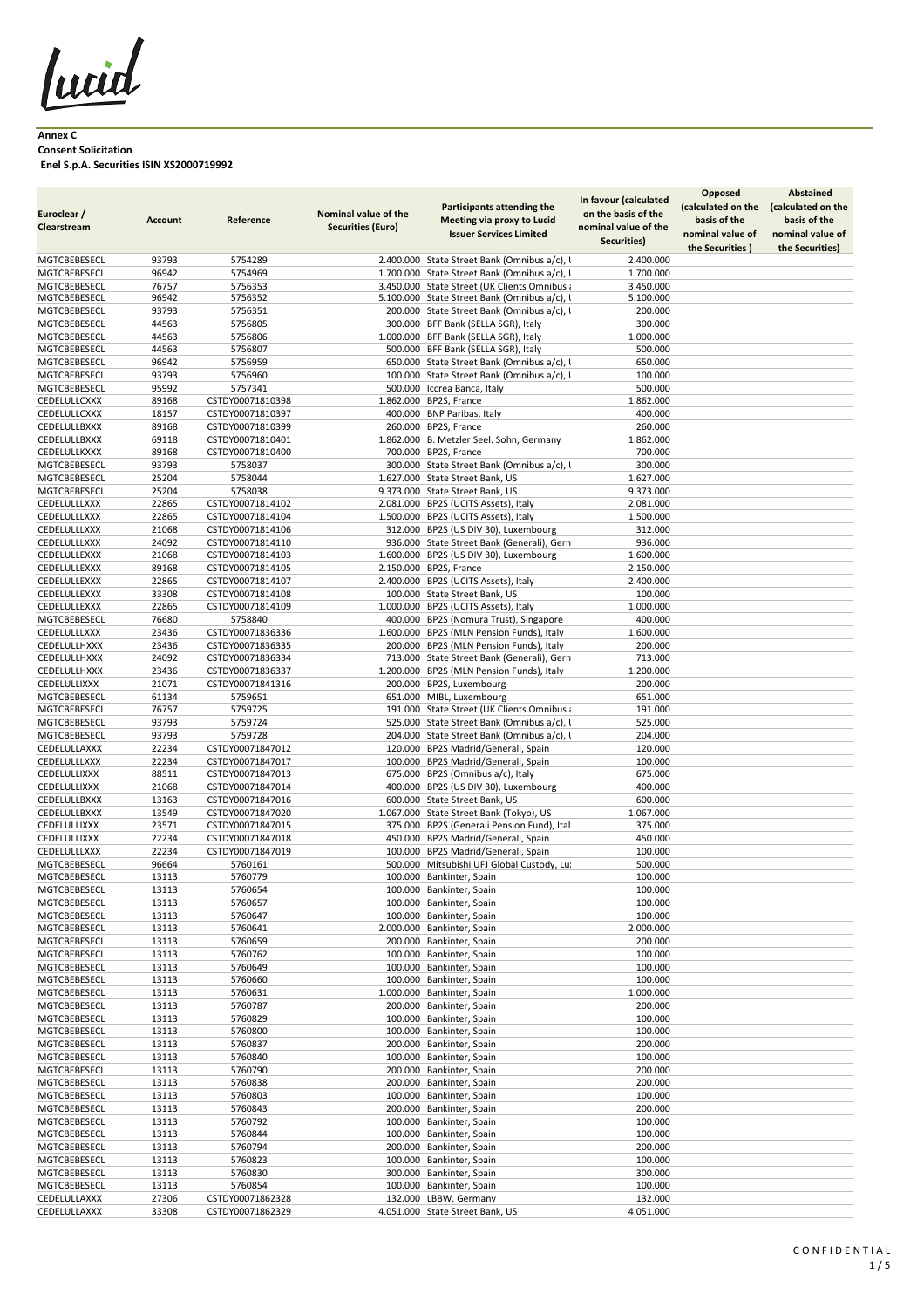

| <b>CEDELULLAXXX</b> | 33308 | CSTDY00071862330 |           | 2.100.000 State Street Bank, US               | 2.100.000  |         |
|---------------------|-------|------------------|-----------|-----------------------------------------------|------------|---------|
| MGTCBEBESECL        | 14899 | 5760970          |           | 200.000 HSBC, Hong Kong                       | 200.000    |         |
| MGTCBEBESECL        | 16659 | 5761063          |           | 300.000 Citibank (Aegon), UK                  | 300.000    |         |
| MGTCBEBESECL        | 74914 | 5761064          |           | 900.000 Citibank (Aberdeen AM), UK            | 900.000    |         |
| MGTCBEBESECL        | 94276 | 5761113          |           | 500.000 Brown Brothers Harriman, US           | 500.000    |         |
| MGTCBEBESECL        | 94276 | 5761116          |           | 700.000 Brown Brothers Harriman, US           | 700.000    |         |
| MGTCBEBESECL        | 94276 | 5761109          |           | 300.000 Brown Brothers Harriman, US           | 300.000    |         |
| MGTCBEBESECL        | 94276 | 5761112          |           | 100.000 Brown Brothers Harriman, US           | 100.000    |         |
| MGTCBEBESECL        | 94276 |                  |           |                                               | 100.000    |         |
|                     |       | 5761110          |           | 100.000 Brown Brothers Harriman, US           |            |         |
| MGTCBEBESECL        | 94276 | 5761111          |           | 300.000 Brown Brothers Harriman, US           | 300.000    |         |
| MGTCBEBESECL        | 94276 | 5761114          |           | 100.000 Brown Brothers Harriman, US           | 100.000    |         |
| MGTCBEBESECL        | 94276 | 5761115          |           | 300.000 Brown Brothers Harriman, US           | 300.000    |         |
| MGTCBEBESECL        | 77627 | 5761263          |           | 300.000 BP2S, Luxembourg                      | 300.000    |         |
| MGTCBEBESECL        | 21062 | 5761308          |           | 100.000 Credit Suisse, Spain                  | 100.000    |         |
| MGTCBEBESECL        | 21062 | 5761311          |           | 200.000 Credit Suisse, Spain                  | 200.000    |         |
| MGTCBEBESECL        | 21062 | 5761309          |           | 100.000 Credit Suisse, Spain                  | 100.000    |         |
| MGTCBEBESECL        | 21062 | 5761307          |           | 200.000 Credit Suisse, Spain                  | 200.000    |         |
| MGTCBEBESECL        | 21062 | 5761310          |           | 100.000 Credit Suisse, Spain                  | 100.000    |         |
| MGTCBEBESECL        | 77698 | 5761392          |           | 800.000 BPSS, Luxembourg                      | 800.000    |         |
| MGTCBEBESECL        | 96008 | 5761699          |           | 2.500.000 Nomura Bank, Luxembourg             | 2.500.000  |         |
| MGTCBEBESECL        | 14277 | 5761718          |           | 200.000 Citibank (CL FDC Sicav), Luxembou     | 200.000    |         |
| MGTCBEBESECL        | 46751 | 5762096          |           | 112.000 S3 (IICS Clients), Spain              |            | 112.000 |
|                     |       |                  |           | 152.000 State Street Bank, US                 |            |         |
| MGTCBEBESECL        | 15206 | 5762122          |           |                                               | 152.000    |         |
| MGTCBEBESECL        | 96942 | 5762124          |           | 100.000 State Street Bank (Omnibus a/c), l    | 100.000    |         |
| MGTCBEBESECL        | 93793 | 5762123          |           | 350.000 State Street Bank (Omnibus a/c), I    | 350.000    |         |
| MGTCBEBESECL        | 76757 | 5762125          |           | 125.000 State Street (UK Clients Omnibus a    | 125.000    |         |
| MGTCBEBESECL        | 20355 | 5762126          |           | 800.000 State Street Bank, US                 | 800.000    |         |
| MGTCBEBESECL        | 96942 | 5762153          |           | 806.000 State Street Bank (Omnibus a/c), I    | 806.000    |         |
| MGTCBEBESECL        | 76757 | 5762154          |           | 4.000.000 State Street (UK Clients Omnibus a  | 4.000.000  |         |
| MGTCBEBESECL        | 25365 | 5762155          |           | 100.000 State Street Bank & Trust, US         | 100.000    |         |
| MGTCBEBESECL        | 25365 | 5762285          |           | 525.000 State Street Bank & Trust, US         | 525.000    |         |
| MGTCBEBESECL        | 90911 | 5762178          |           | 300.000 BNY Mellon (Exempt a/c), Belgium      | 300.000    |         |
|                     |       | 5762287          |           | 485.000 State Street Bank & Trust, US         | 485.000    |         |
| MGTCBEBESECL        | 25365 |                  |           |                                               |            |         |
| MGTCBEBESECL        | 25365 | 5762251          |           | 175.000 State Street Bank & Trust, US         | 175.000    |         |
| MGTCBEBESECL        | 96942 | 5762224          |           | 20.000.000 State Street Bank (Omnibus a/c), l | 20.000.000 |         |
| MGTCBEBESECL        | 96942 | 5762241          |           | 1.000.000 State Street Bank (Omnibus a/c), l  | 1.000.000  |         |
| MGTCBEBESECL        | 25365 | 5762288          |           | 139.000 State Street Bank & Trust, US         | 139.000    |         |
| MGTCBEBESECL        | 90911 | 5762175          |           | 275.000 BNY Mellon (Exempt a/c), Belgium      | 275.000    |         |
| MGTCBEBESECL        | 25365 | 5762240          |           | 2.200.000 State Street Bank & Trust, US       | 2.200.000  |         |
| MGTCBEBESECL        | 25365 | 5762282          |           | 150.000 State Street Bank & Trust, US         | 150.000    |         |
| MGTCBEBESECL        | 96942 | 5762250          |           | 100.000 State Street Bank (Omnibus a/c), I    | 100.000    |         |
|                     |       |                  |           |                                               |            |         |
| MGTCBEBESECL        | 90911 | 5762172          |           | 1.000.000 BNY Mellon (Exempt a/c), Belgium    | 1.000.000  |         |
| MGTCBEBESECL        | 25365 | 5762235          |           | 994.000 State Street Bank & Trust, US         | 994.000    |         |
| MGTCBEBESECL        | 78010 | 5762176          |           | 400.000 BNY Mellon AS AGT, US                 | 400.000    |         |
| MGTCBEBESECL        | 78010 | 5762177          |           | 3.100.000 BNY Mellon AS AGT, US               | 3.100.000  |         |
| MGTCBEBESECL        | 25365 | 5762283          |           | 175.000 State Street Bank & Trust, US         | 175.000    |         |
| MGTCBEBESECL        | 77627 | 5762472          |           | 300.000 BP2S, Luxembourg                      | 300.000    |         |
| CEDELULLBXXX        | 33308 | CSTDY00071902819 |           | 300.000 State Street Bank, US                 | 300.000    |         |
| CEDELULLEXXX        | 33308 | CSTDY00071902820 |           | 2.000.000 State Street Bank, US               | 2.000.000  |         |
| CEDELULLKXXX        | 21061 | CSTDY00071902818 |           | 4.500.000 BP2S (Italian UCITS), Luxembourg    | 4.500.000  |         |
| CEDELULLKXXX        | 33308 |                  |           | 5.081.000 State Street Bank, US               | 5.081.000  |         |
|                     |       | CSTDY00071902821 |           |                                               |            |         |
| CEDELULLBXXX        | 88511 | CSTDY00071902822 |           | 500.000 BP2S (Omnibus a/c), Italy             | 500.000    |         |
| CEDELULLBXXX        | 27306 | CSTDY00071902825 |           | 500.000 LBBW, Germany                         | 500.000    |         |
| CEDELULLBXXX        | 27306 | CSTDY00071902826 |           | 416.000 LBBW, Germany                         | 416.000    |         |
| CEDELULLBXXX        | 27306 | CSTDY00071902829 |           | 1.500.000 LBBW, Germany                       | 1.500.000  |         |
| CEDELULLBXXX        | 89168 | CSTDY00071902831 |           | 300.000 BP2S, France                          | 300.000    |         |
| CEDELULLEXXX        | 27306 | CSTDY00071902827 |           | 680.000 LBBW, Germany                         | 680.000    |         |
| CEDELULLHXXX        | 21061 | CSTDY00071902823 |           | 1.500.000 BP2S (Italian UCITS), Luxembourg    | 1.500.000  |         |
| MGTCBEBESECL        | 47447 | 5763114          |           | 4.200.000 SMTB, Luxembourg                    | 4.200.000  |         |
| MGTCBEBESECL        | 20639 | 5763598          |           | 15.500.000 JP Morgan Chase (Norges), UK       | 15.500.000 |         |
| MGTCBEBESECL        | 78878 | 5763530          |           | 200.000 BP2S Pension Fund, Italy              | 200.000    |         |
| CEDELULLHXXX        | 88511 | CSTDY00071910991 |           | 1.100.000 BP2S (Omnibus a/c), Italy           | 1.100.000  |         |
|                     |       | 5763723          |           |                                               |            |         |
| MGTCBEBESECL        | 17616 |                  |           | 200.000 Citibank (L&G), UK                    | 200.000    |         |
| MGTCBEBESECL        | 93205 | 5763741          |           | 148.000 HSBC Bank, UK                         | 148.000    |         |
| MGTCBEBESECL        | 12770 | 5763804          |           | 390.000 BP2S (Zurich clients), France         | 390.000    |         |
| MGTCBEBESECL        | 26333 | 5763986          |           | 400.000 HSBC Securities Services, Luxembo     | 400.000    |         |
| MGTCBEBESECL        | 90911 | 5764065          |           | 4.000.000 BNY Mellon (Exempt a/c), Belgium    | 4.000.000  |         |
| MGTCBEBESECL        | 76064 | 5764067          |           | 377.000 BNY Mellon, Belgium                   | 377.000    |         |
| MGTCBEBESECL        | 90911 | 5764061          |           | 1.200.000 BNY Mellon (Exempt a/c), Belgium    | 1.200.000  |         |
| MGTCBEBESECL        | 90911 | 5764064          |           | 1.000.000 BNY Mellon (Exempt a/c), Belgium    | 1.000.000  |         |
| MGTCBEBESECL        | 90911 | 5764062          |           | 1.800.000 BNY Mellon (Exempt a/c), Belgium    | 1.800.000  |         |
| MGTCBEBESECL        | 90911 | 5764066          |           | 16.436.000 BNY Mellon (Exempt a/c), Belgium   | 16.436.000 |         |
|                     | 46751 | 5764099          |           |                                               |            |         |
| MGTCBEBESECL        |       |                  |           | 416.000 S3 (IICS Clients), Spain              | 416.000    |         |
| MGTCBEBESECL        | 93608 | 5764139          |           | 100.000 Credit Suisse (Clients), Italy        | 100.000    |         |
| CEDELULLGXXX        | 31173 | IPCP15256705     |           | 500.000 UBS, Switzerland                      | 500.000    |         |
| CEDELULLBXXX        | 22759 | IPCP15256708     |           | 132.000 CACEIS BL Tax Exem UCITS, Luxem       | 132.000    |         |
| CEDELULLBXXX        | 24304 | IPCP15256709     |           | 1.950.000 Caceis Bank Milano, Italy           | 1.950.000  |         |
| CEDELULLEXXX        | 70704 | CSTDY00071915363 |           | 2.000.000 Banque Degroof, Luxembourg          | 2.000.000  |         |
| CEDELULLEXXX        | 56842 | CSTDY00071915366 |           | 300.000 Brown Brother Harriman, US            | 300.000    |         |
| CEDELULLHXXX        | 19155 | CSTDY00071915364 |           | 2.000.000 BNP Paribas, France                 | 2.000.000  |         |
| CEDELULLBXXX        | 20166 | CSTDY00071915361 | 1.700.000 |                                               | 1.700.000  |         |
|                     |       |                  |           |                                               |            |         |
| CEDELULLBXXX        | 27306 | CSTDY00071915362 |           | 8.162.000 LBBW, Germany                       | 8.162.000  |         |
| CEDELULLBXXX        | 56842 | CSTDY00071915365 |           | 3.800.000 Brown Brother Harriman, US          | 3.800.000  |         |
| CEDELULLBXXX        | 56842 | CSTDY00071915367 |           | 3.500.000 Brown Brother Harriman, US          | 3.500.000  |         |
| CEDELULLBXXX        | 56842 | CSTDY00071915368 |           | 1.200.000 Brown Brother Harriman, US          | 1.200.000  |         |
| CEDELULLFXXX        | 56842 | CSTDY00071915373 |           | 1.300.000 Brown Brother Harriman, US          | 1.300.000  |         |
| MGTCBEBESECL        | 93793 | 5764313          |           | 100.000 State Street Bank (Omnibus a/c), I    | 100.000    |         |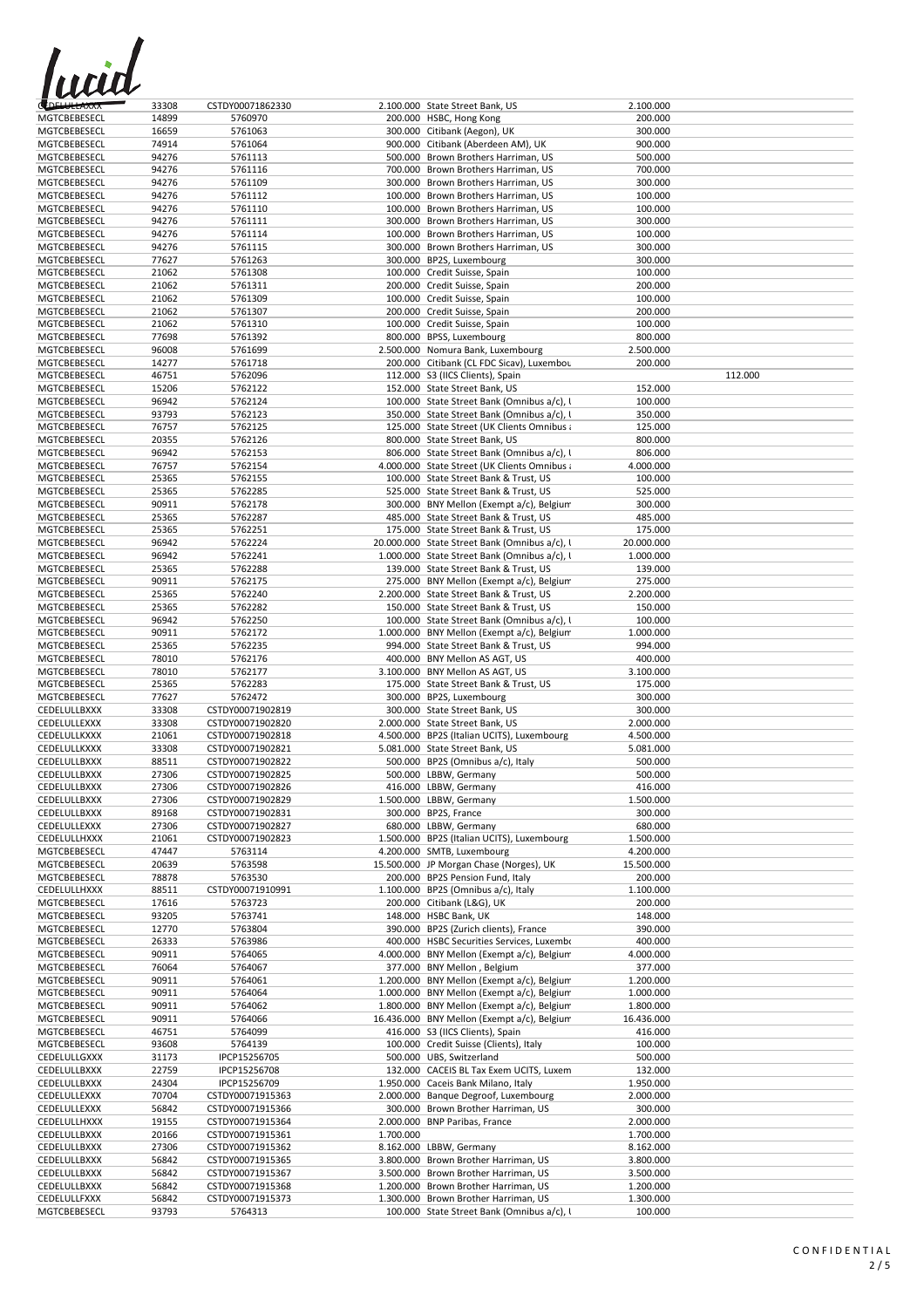

| GTCBEBESECL                  | 91909          | 5764339          | 104.000 Nykredit Bank, Denmark                                                   | 104.000    |  |
|------------------------------|----------------|------------------|----------------------------------------------------------------------------------|------------|--|
| CEDELULLAXXX                 | 33308          | CSTDY00071921866 | 400.000 State Street Bank, US                                                    | 400.000    |  |
| <b>CEDELULLFXXX</b>          | 33308          | CSTDY00071921863 | 1.000.000 State Street Bank, US                                                  | 1.000.000  |  |
| CEDELULLBXXX                 | 33308          | CSTDY00071921865 | 685.000 State Street Bank, US                                                    | 685.000    |  |
| CEDELULLFXXX                 | 17740          | CSTDY00071921868 | 16.363.000 State Street Bank GmbH, Germany                                       | 16.363.000 |  |
| CEDELULLKXXX                 | 17740          | CSTDY00071921862 | 350.000 State Street Bank GmbH, Germany                                          | 350.000    |  |
| CEDELULLKXXX                 | 17740          | CSTDY00071921861 | 5.000.000 State Street Bank GmbH, Germany                                        | 5.000.000  |  |
|                              |                |                  |                                                                                  |            |  |
| CEDELULLKXXX                 | 17740          | CSTDY00071921864 | 3.663.000 State Street Bank GmbH, Germany                                        | 3.663.000  |  |
| CEDELULLKXXX                 | 17740          | CSTDY00071921867 | 744.000 State Street Bank GmbH, Germany                                          | 744.000    |  |
| CEDELULLKXXX                 | 13772          | CSTDY00071921869 | 905.000 Citibank, US                                                             | 905.000    |  |
| MGTCBEBESECL                 | 45717          | 5764384          | 3.000.000 BNY Mellon / ING, Belgium                                              | 3.000.000  |  |
| MGTCBEBESECL                 | 20815          | 5764387          | 1.200.000 BNY Mellon, Belgium                                                    | 1.200.000  |  |
| MGTCBEBESECL                 | 90911          | 5764385          | 1.100.000 BNY Mellon (Exempt a/c), Belgium                                       | 1.100.000  |  |
| MGTCBEBESECL                 | 27833          | 5764388          | 900.000 BNYM SA/NV, Belgium                                                      | 900.000    |  |
| CEDELULLAXXX                 | 17740          | CSTDY00071924258 | 34.062.000 State Street Bank GmbH, Germany                                       | 34.062.000 |  |
| CEDELULLBXXX                 | 17740          | CSTDY00071924287 | 3.178.000 State Street Bank GmbH, Germany                                        | 3.178.000  |  |
| CEDELULLAXXX                 | 17740          | CSTDY00071924288 | 2.000.000 State Street Bank GmbH, Germany                                        | 2.000.000  |  |
| MGTCBEBESECL                 | 78791          | 5764852          | 1.000.000 State Street Bank, US                                                  | 1.000.000  |  |
| MGTCBEBESECL                 | 46752          | 5764735          | 600.000 S3 (Clients), Spain                                                      | 600.000    |  |
| MGTCBEBESECL                 | 90911          | 5765109          | 208.000 BNY Mellon (Exempt a/c), Belgium                                         | 208.000    |  |
| CEDELULLCXXX                 | 17740          | CSTDY00071939705 | 10.702.000 State Street Bank GmbH, Germany                                       | 10.702.000 |  |
| CEDELULLBXXX                 | 34433          | CSTDY00071939704 | 8.210.000 BP2S / BPER Banca, Italy                                               | 8.210.000  |  |
|                              |                |                  |                                                                                  |            |  |
| CEDELULLBXXX                 | 17740          | CSTDY00071939707 | 700.000 State Street Bank GmbH, Germany                                          | 700.000    |  |
| CEDELULLIXXX                 | 17740          | CSTDY00071939709 | 8.450.000 State Street Bank GmbH, Germany                                        | 8.450.000  |  |
| CEDELULLIXXX                 | 17740          | CSTDY00071939711 | 1.900.000 State Street Bank GmbH, Germany                                        | 1.900.000  |  |
| CEDELULLIXXX                 | 17740          | CSTDY00071939712 | 100.000 State Street Bank GmbH, Germany                                          | 100.000    |  |
| <b>CEDELULLFXXX</b>          | 17740          | CSTDY00071939708 | 104.000 State Street Bank GmbH, Germany                                          | 104.000    |  |
| <b>CEDELULLFXXX</b>          | 17740          | CSTDY00071939710 | 3.150.000 State Street Bank GmbH, Germany                                        | 3.150.000  |  |
| MGTCBEBESECL                 | 97044          | 5765219          | 1.500.000 Banque Cantonale Vaudoise, Swit:                                       | 1.500.000  |  |
| MGTCBEBESECL                 | 22232          | 5765393          | 275.000 Pictet, Switzerland                                                      | 275.000    |  |
| MGTCBEBESECL                 | 46752          | 5765547          | 166.000 S3 (Clients), Spain                                                      | 166.000    |  |
| MGTCBEBESECL                 | 90911          | 5765764          | 450.000 BNY Mellon (Exempt a/c), Belgium                                         | 450.000    |  |
| MGTCBEBESECL                 | 97816          | 5765763          | 208.000 BNY Mellon (Clients), Belgium                                            | 208.000    |  |
| MGTCBEBESECL                 | 99232          | 5765782          | 300.000 Sumitomo Trust, Luxembourg                                               | 300.000    |  |
| MGTCBEBESECL                 | 20669          | 5765822          | 3.950.000 Banque Nationale Suisse, Switzerl                                      | 3.950.000  |  |
| MGTCBEBESECL                 | 78280          | 5765836          | 2.000.000 Pictet, Luxembourg                                                     | 2.000.000  |  |
| MGTCBEBESECL                 |                |                  | 900.000 Pictet, Luxembourg                                                       |            |  |
|                              | 78280          | 5765838          |                                                                                  | 900.000    |  |
| MGTCBEBESECL                 | 49433          | 5765839          | 250.000 Pictet, Luxembourg                                                       | 250.000    |  |
| MGTCBEBESECL                 | 49433          | 5765840          | 125.000 Pictet, Luxembourg                                                       | 125.000    |  |
| <b>MGTCBEBESECL</b>          | 90588          | 5765848          | 4.657.000 Citibank (Pohjola Bank), UK                                            | 4.657.000  |  |
| MGTCBEBESECL                 | 49433          | 5765841          | 100.000 Pictet, Luxembourg                                                       | 100.000    |  |
| MGTCBEBESECL                 | 91255          | 5765933          | 475.000 Deutsche Bank, UK                                                        | 475.000    |  |
| <b>MGTCBEBESECL</b>          | 44561          | 5765953          | 5.515.000 BFF Bank (Arca Fondi) SpA, Italy                                       | 5.515.000  |  |
| MGTCBEBESECL                 | 79009          | 5765978          | 100.000 Raiffeisen Landesbank Oberoester                                         | 100.000    |  |
| MGTCBEBESECL                 | 24507          | 5765974          | 200.000 Raiffeisen Landesbank Oberoester                                         | 200.000    |  |
| MGTCBEBESECL                 | 24507          | 5765975          | 300.000 Raiffeisen Landesbank Oberoester                                         | 300.000    |  |
| MGTCBEBESECL                 | 79009          | 5765976          | 400.000 Raiffeisen Landesbank Oberoester                                         | 400.000    |  |
| MGTCBEBESECL                 | 94539          | 5765990          | 1.000.000 Royal Bank of Canada, UK                                               | 1.000.000  |  |
| MGTCBEBESECL                 | 20517          | 5766400          | 7.000.000 JP Morgan Chase (Deka Bank), UK                                        | 7.000.000  |  |
| MGTCBEBESECL                 | 77988          | 5766376          | 300.000 JP Morgan Chase, UK                                                      | 300.000    |  |
| MGTCBEBESECL                 | 25896          | 5766428          | 1.369.000 JPMorgan Chase, UK                                                     | 1.369.000  |  |
| MGTCBEBESECL                 | 25896          | 5766398          | 100.000 JPMorgan Chase, UK                                                       | 100.000    |  |
| MGTCBEBESECL                 | 90258          | 5766472          | 400.000 Bank Julius Baer, Switzerland                                            | 400.000    |  |
|                              |                |                  |                                                                                  |            |  |
| MGTCBEBESECL                 | 77988          | 5766415          | 650.000 JP Morgan Chase, UK                                                      | 650.000    |  |
| MGTCBEBESECL                 | 23861          | 5766426          | 100.000 JP Morgan Chase (Omnibus), UK                                            | 100.000    |  |
| MGTCBEBESECL                 | 11965          | 5766385          | 200.000 JP Morgan Chase (BGI Dublin), UK                                         | 200.000    |  |
| MGTCBEBESECL                 | 11965          | 5766403          | 300.000 JP Morgan Chase (BGI Dublin), UK                                         | 300.000    |  |
| MGTCBEBESECL                 | 44369          | 5766434          | 700.000 JP Morgan Chase, UK                                                      | 700.000    |  |
| MGTCBEBESECL                 | 90258          | 5766470          | 185.000 Bank Julius Baer, Switzerland                                            | 185.000    |  |
| MGTCBEBESECL                 | 11965          | 5766390          | 500.000 JP Morgan Chase (BGI Dublin), UK                                         | 500.000    |  |
| MGTCBEBESECL                 | 23218          | 5766424          | 250.000 JPM Chase Bank, UK                                                       | 250.000    |  |
| MGTCBEBESECL                 | 20517          | 5766416          | 200.000 JP Morgan Chase (Deka Bank), UK                                          | 200.000    |  |
| MGTCBEBESECL                 | 77988          | 5766377          | 230.000 JP Morgan Chase, UK                                                      | 230.000    |  |
| MGTCBEBESECL                 | 11965          | 5766410          | 225.000 JP Morgan Chase (BGI Dublin), UK                                         | 225.000    |  |
| MGTCBEBESECL                 | 11965          | 5766384          | 400.000 JP Morgan Chase (BGI Dublin), UK                                         | 400.000    |  |
| MGTCBEBESECL                 | 20517          | 5766413          | 5.000.000 JP Morgan Chase (Deka Bank), UK                                        | 5.000.000  |  |
| MGTCBEBESECL                 | 11240          | 5766430          | 4.600.000 JP Morgan Chase (Aviva), UK                                            | 4.600.000  |  |
| MGTCBEBESECL                 | 16748          | 5766372          | 202.000 BCSL/FIRM, UK                                                            | 202.000    |  |
| MGTCBEBESECL                 | 25896          | 5766425          | 386.000 JPMorgan Chase, UK                                                       | 386.000    |  |
|                              |                |                  |                                                                                  |            |  |
| MGTCBEBESECL                 | 23861          | 5766411          | 3.800.000 JP Morgan Chase (Omnibus), UK<br>100.000 JP Morgan Chase (Omnibus), UK | 3.800.000  |  |
| MGTCBEBESECL<br>MGTCBEBESECL | 23861<br>23847 | 5766382          |                                                                                  | 100.000    |  |
|                              |                | 5766418          | 800.000 JP Morgan Chase (UK Res Gross a/                                         | 800.000    |  |
| MGTCBEBESECL                 | 23861          | 5766438          | 100.000 JP Morgan Chase (Omnibus), UK                                            | 100.000    |  |
| MGTCBEBESECL                 | 25896          | 5766456          | 579.000 JPMorgan Chase, UK                                                       | 579.000    |  |
| CEDELULLCXXX                 | 33308          | CSTDY00071950265 | 600.000 State Street Bank, US                                                    | 600.000    |  |
| CEDELULLGXXX                 | 26768          | CSTDY00071950274 | 1.200.000 RBC, Luxembourg                                                        | 1.200.000  |  |
| CEDELULLCXXX                 | 32441          | CSTDY00071950276 | 312.000 EFG Bank, Switzerland                                                    | 312.000    |  |
| CEDELULLHXXX                 | 38702          | CSTDY00071950269 | 700.000 RBC ISB, Luxembourg                                                      | 700.000    |  |
| CEDELULLDXXX                 | 26769          | CSTDY00071950266 | 900.000 RBC, Luxembourg                                                          | 900.000    |  |
| CEDELULLDXXX                 | 71208          | CSTDY00071950267 | 50.942.000 RBC Dexia ISB, Luxembourg                                             | 50.942.000 |  |
| CEDELULLDXXX                 | 30851          | CSTDY00071950268 | 804.000 RBC ISB, Luxembourg                                                      | 804.000    |  |
| CEDELULLDXXX                 | 33277          | CSTDY00071950271 | 700.000 RBC IS, Luxembourg                                                       | 700.000    |  |
| CEDELULLDXXX                 | 39330          | CSTDY00071950270 | 700.000 RBC ISB, Luxembourg                                                      | 700.000    |  |
| CEDELULLDXXX                 | 32692          | CSTDY00071950272 | 1.000.000 RBC IS, Luxembourg                                                     | 1.000.000  |  |
| CEDELULLDXXX                 | 32082          | CSTDY00071950273 | 1.100.000 RBC (PRAM), Luxembourg                                                 | 1.100.000  |  |
| CEDELULLDXXX                 | 39436          | CSTDY00071950275 | 2.896.000 RBCISB, Luxembourg                                                     | 2.896.000  |  |
| CEDELULLCXXX                 | 20697          | CSTDY00071950277 | 1.000.000 Bank Lombard Odier, Switzerland                                        | 1.000.000  |  |
|                              |                |                  |                                                                                  |            |  |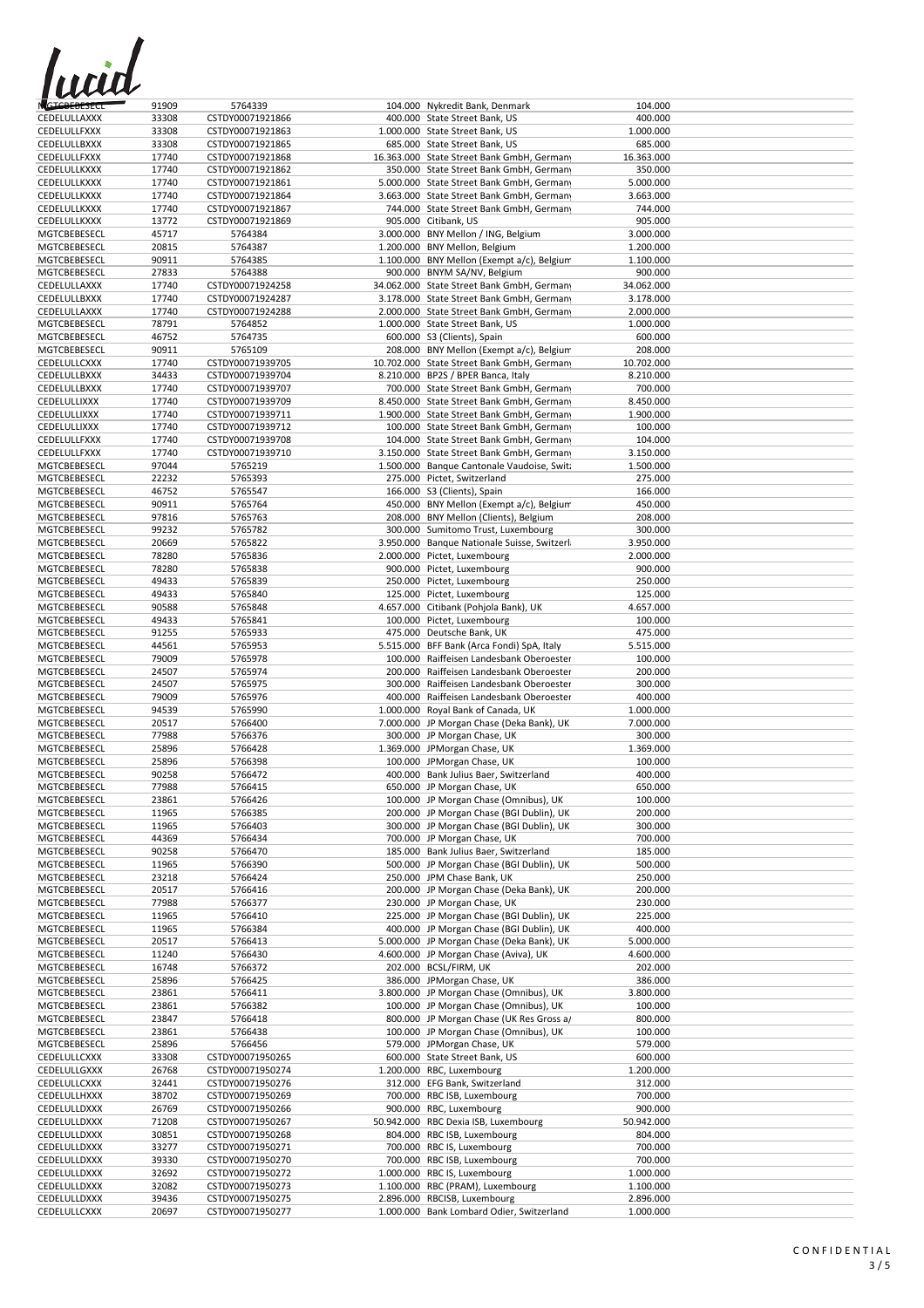

| <b>NGTCBEBESECL</b>          | 62897          | 5767082                              | 1.000.000 |                                                                                |                    | 1.000.000                |
|------------------------------|----------------|--------------------------------------|-----------|--------------------------------------------------------------------------------|--------------------|--------------------------|
| <b>MGTCBEBESECL</b>          | 94285          | 5767501                              |           | 200.000 Credit Suisse, Switzerland                                             | 200.000            |                          |
| MGTCBEBESECL                 | 46518          | 5767500                              |           | 500.000 Credit Suisse, Luxembourg                                              | 500.000            |                          |
| MGTCBEBESECL                 | 94285          | 5767502                              |           | 200.000 Credit Suisse, Switzerland                                             | 200.000            |                          |
| MGTCBEBESECL                 | 94285          | 5767533                              |           | 100.000 Credit Suisse, Switzerland                                             | 100.000            |                          |
| MGTCBEBESECL                 | 41218          | 5767686                              |           | 11.400.000 Cecabank (Invercaixa), Spain                                        | 11.400.000         |                          |
| MGTCBEBESECL                 | 90125          | 5767745                              |           | 600.000 Northern Trust, UK                                                     | 600.000            |                          |
| MGTCBEBESECL                 | 14989          | 5767747                              |           | 5.000.000 Northern Trust / Melbourne NLD,                                      | 5.000.000          |                          |
| MGTCBEBESECL                 | 14989          | 5767746                              |           | 2.000.000 Northern Trust / Melbourne NLD,                                      | 2.000.000          |                          |
| MGTCBEBESECL                 | 20931          | 5767748                              |           | 500.000 Northern Trust, Luxembourg                                             | 500.000            |                          |
| MGTCBEBESECL                 | 77627          | 5767803                              |           | 200.000 BP2S, Luxembourg                                                       | 200.000            |                          |
| CEDELULLIXXX                 | 51906          | CSTDY00071977766                     |           | 300.000 Donner & Reuschel Aktiengesellsc                                       | 300.000            |                          |
| CEDELULLJXXX                 | 50917          | CSTDY00071977765                     |           | 2.000.000 DWP Bank, Germany                                                    | 2.000.000          |                          |
| CEDELULLJXXX                 | 51215          | CSTDY00071977764                     |           | 200.000 DZ Bank, Germany                                                       | 200.000            |                          |
| MGTCBEBESECL                 | 25248          | 5767912                              |           | 324.000 SGSS (Fond Pens), Italy                                                | 324.000            |                          |
| MGTCBEBESECL                 | 23436          | 5767872                              |           | 1.170.000 SGSS, France                                                         | 1.170.000          |                          |
| MGTCBEBESECL                 | 23436          | 5767877                              |           | 3.648.000 SGSS, France                                                         | 3.648.000          |                          |
| MGTCBEBESECL                 | 26796          | 5767878                              |           | 733.000 Societe Generale, France                                               | 733.000            |                          |
| MGTCBEBESECL                 | 91030          | 5767910                              |           | 3.951.000 SGSS (Clients), Italy                                                | 3.951.000          |                          |
| MGTCBEBESECL<br>MGTCBEBESECL | 13644<br>23399 | 5767909<br>5767880                   |           | 500.000 SGSS (Astri), Italy<br>234.000 SGSS, France                            | 500.000<br>234.000 |                          |
| MGTCBEBESECL                 | 91030          | 5767911                              |           | 12.000.000 SGSS (Clients), Italy                                               | 12.000.000         |                          |
| MGTCBEBESECL                 | 23436          | 5767875                              |           | 1.040.000 SGSS, France                                                         | 1.040.000          |                          |
| MGTCBEBESECL                 | 23399          | 5767873                              |           | 760.000 SGSS, France                                                           |                    | 760.000                  |
| MGTCBEBESECL                 | 23399          | 5767874                              |           | 700.000 SGSS, France                                                           | 700.000            |                          |
| MGTCBEBESECL                 | 26796          | 5767879                              |           | 216.000 Societe Generale, France                                               | 216.000            |                          |
| MGTCBEBESECL                 | 26796          | 5767871                              |           | 400.000 Societe Generale, France                                               | 400.000            |                          |
| MGTCBEBESECL                 | 77834          | 5767968                              | 100.000   |                                                                                | 100.000            |                          |
| MGTCBEBESECL                 | 94405          | 5767994                              |           | 100.000 Goldman Sachs Intl (Clients), UK                                       |                    | 100.000                  |
| MGTCBEBESECL                 | 94405          | 5767992                              |           | 200.000 Goldman Sachs Intl (Clients), UK                                       |                    | 200.000                  |
| MGTCBEBESECL                 | 90911          | 5768076                              |           | 1.029.000 BNY Mellon (Exempt a/c), Belgium                                     | 1.029.000          |                          |
| CEDELULLDXXX                 | 83320          | IPCP15270764                         |           | 100.000 SIX SIS AG, Switzerland                                                | 100.000            |                          |
| CEDELULLDXXX                 | 34396          | IPCP15270765                         |           | 10.600.000 CBSB, Luxembourg                                                    | 10.600.000         |                          |
| CEDELULLEXXX                 | 22986          | IPCP15270766                         |           | 2.100.000 Caceis, France                                                       | 2.100.000          |                          |
| CEDELULLGXXX                 | 23003          | IPCP15270769                         |           | 3.100.000 Caceis, Luxembourg                                                   | 3.100.000          |                          |
| CEDELULLEXXX                 | 32664          | IPCP15270770                         |           | 250.000 CBSB/CAI (Clients), Switzerland                                        | 250.000            |                          |
| CEDELULLBXXX                 | 72490          | IPCP15270771                         |           | 2.100.000 Caceis Bank, Luxembourg                                              | 2.100.000          |                          |
| CEDELULLJXXX                 | 22633          | IPCP15270772                         |           | 11.737.000 Caceis, France                                                      | 11.737.000         |                          |
| CEDELULLGXXX                 | 19001          | IPCP15270773                         |           | 5.900.000 Caceis Bank, France                                                  | 5.900.000          |                          |
| CEDELULLCXXX                 | 22759          | IPCP15270774                         |           | 325.000 CACEIS BL Tax Exem UCITS, Luxem                                        | 325.000            |                          |
| CEDELULLFXXX                 | 22633          | IPCP15270775                         |           | 50.000 Caceis, France                                                          |                    | 50.000                   |
| CEDELULLKXXX                 | 71224          | CSTDY00071982222                     |           | 2.000.000 RBC Dexia, Ireland                                                   | 2.000.000          |                          |
| MGTCBEBESECL<br>MGTCBEBESECL | 21891          | 5768246                              |           | 100.000 Monte Titoli SPA, Italy                                                | 100.000            |                          |
| MGTCBEBESECL                 | 96942<br>91770 | 5768274<br>5768279                   |           | 100.000 State Street Bank (Omnibus a/c), l<br>200.000 BNY Mellon, US           | 100.000<br>200.000 |                          |
| MGTCBEBESECL                 | 90911          | 5773745                              |           | 4.660.000 BNY Mellon (Exempt a/c), Belgium                                     | 4.660.000          |                          |
| MGTCBEBESECL                 | 96942          | 5790702                              |           | 500.000 State Street Bank (Omnibus a/c), I                                     | 500.000            |                          |
| MGTCBEBESECL                 | 21357          | 5804320                              |           | 104.000 HSBC Trinkaus & Burkhardt, Germ                                        | 104.000            |                          |
| MGTCBEBESECL                 | 21357          | 5804318                              |           | 728.000 HSBC Trinkaus & Burkhardt, Germ                                        | 728.000            |                          |
| MGTCBEBESECL                 | 21357          | 5804319                              |           | 208.000 HSBC Trinkaus & Burkhardt, Germ                                        | 208.000            |                          |
| MGTCBEBESECL                 | 93793          | 5808487                              |           | 3.834.000 State Street Bank (Omnibus a/c), l                                   |                    | 3.834.000                |
| MGTCBEBESECL                 | 93793          | 5808515                              |           | 1.000.000 State Street Bank (Omnibus a/c), l                                   |                    | 1.000.000                |
| MGTCBEBESECL                 | 93793          | 5808490                              |           | 185.000 State Street Bank (Omnibus a/c), l                                     |                    | 185.000                  |
| MGTCBEBESECL                 | 20408          | 5809452                              |           | 300.000 Citibank (Tax Exempt clients), UK                                      |                    | 300.000                  |
| MGTCBEBESECL                 | 44566          | 5809480                              |           | 2.150.000 BFF Bank (FDI Pensione), Italy                                       |                    | 2.150.000                |
| CEDELULLGXXX                 | 22865          | CSTDY00072735052                     |           | 20.627.000 BP2S (UCITS Assets), Italy                                          |                    | 20.627.000               |
| CEDELULLGXXX                 | 22865          | CSTDY00072735650                     |           | 500.000 BP2S (UCITS Assets), Italy                                             |                    | 500.000                  |
| CEDELULLGXXX                 | 22865          | CSTDY00072734079                     |           | 13.364.000 BP2S (UCITS Assets), Italy                                          |                    | 13.364.000               |
| CEDELULLGXXX                 | 22865          | CSTDY00072735053                     |           | 500.000 BP2S (UCITS Assets), Italy                                             |                    | 500.000                  |
| CEDELULLGXXX                 | 22865          | CSTDY00072734666                     |           | 22.165.000 BP2S (UCITS Assets), Italy                                          |                    | 22.165.000               |
| CEDELULLFXXX                 | 22865          | CSTDY00072735051                     |           | 400.000 BP2S (UCITS Assets), Italy                                             |                    | 400.000<br>1.000.000     |
| CEDELULLGXXX<br>CEDELULLFXXX | 22865<br>22865 | CSTDY00072734080<br>CSTDY00072734665 |           | 1.000.000 BP2S (UCITS Assets), Italy<br>300.000 BP2S (UCITS Assets), Italy     |                    | 300.000                  |
| CEDELULLFXXX                 | 13163          | CSTDY00072735649                     |           | 5.343.000 State Street Bank, US                                                |                    | 5.343.000                |
| CEDELULLGXXX                 | 22865          | CSTDY00072734085                     |           | 1.500.000 BP2S (UCITS Assets), Italy                                           |                    | 1.500.000                |
| CEDELULLFXXX                 | 22865          | CSTDY00072735054                     |           | 1.400.000 BP2S (UCITS Assets), Italy                                           |                    | 1.400.000                |
| CEDELULLGXXX                 | 22865          | CSTDY00072735055                     |           | 10.231.000 BP2S (UCITS Assets), Italy                                          |                    | 10.231.000               |
| CEDELULLFXXX                 | 88511          | CSTDY00072734083                     |           | 10.500.000 BP2S (Omnibus a/c), Italy                                           |                    | 10.500.000               |
| CEDELULLGXXX                 | 22865          | CSTDY00072735056                     |           | 400.000 BP2S (UCITS Assets), Italy                                             |                    | 400.000                  |
| CEDELULLFXXX                 | 22865          | CSTDY00072734084                     |           | 1.300.000 BP2S (UCITS Assets), Italy                                           |                    | 1.300.000                |
| CEDELULLBXXX                 | 22865          | CSTDY00072735652                     |           | 4.006.000 BP2S (UCITS Assets), Italy                                           |                    | 4.006.000                |
| CEDELULLFXXX                 | 19155          | CSTDY00072734664                     |           | 400.000 BNP Paribas, France                                                    |                    | 400.000                  |
| CEDELULLFXXX                 | 22865          | CSTDY00072736570                     |           | 1.750.000 BP2S (UCITS Assets), Italy                                           |                    | 1.750.000                |
| CEDELULLGXXX                 | 22865          | CSTDY00072734667                     |           | 500.000 BP2S (UCITS Assets), Italy                                             |                    | 500.000                  |
| CEDELULLGXXX                 | 22865          | CSTDY00072734082                     |           | 1.500.000 BP2S (UCITS Assets), Italy                                           |                    | 1.500.000                |
| CEDELULLGXXX                 | 22865          | CSTDY00072734668                     |           | 1.500.000 BP2S (UCITS Assets), Italy                                           |                    | 1.500.000                |
| CEDELULLIXXX                 | 22865          | CSTDY00072736571                     |           | 2.000.000 BP2S (UCITS Assets), Italy                                           |                    | 2.000.000                |
| CEDELULLIXXX                 | 13163          | CSTDY00072735050                     |           | 832.000 State Street Bank, US                                                  |                    | 832.000                  |
| CEDELULLIXXX                 | 22865          | CSTDY00072735651                     |           | 43.881.000 BP2S (UCITS Assets), Italy                                          |                    | 43.881.000               |
| CEDELULLIXXX                 | 22865          | CSTDY00072735057                     |           | 1.700.000 BP2S (UCITS Assets), Italy                                           |                    | 1.700.000                |
| CEDELULLIXXX                 | 22865          | CSTDY00072734081                     |           | 1.000.000 BP2S (UCITS Assets), Italy                                           |                    | 1.000.000                |
| CEDELULLIXXX                 | 22865          | CSTDY00072735653                     |           | 7.834.000 BP2S (UCITS Assets), Italy                                           |                    | 7.834.000                |
| CEDELULLKXXX<br>CEDELULLBXXX | 22865<br>22865 | CSTDY00072734093<br>CSTDY00072735658 |           | 14.700.000 BP2S (UCITS Assets), Italy<br>11.805.000 BP2S (UCITS Assets), Italy |                    | 14.700.000<br>11.805.000 |
| CEDELULLKXXX                 | 22865          | CSTDY00072734675                     |           | 4.000.000 BP2S (UCITS Assets), Italy                                           |                    | 4.000.000                |
| CEDELULLBXXX                 | 22865          | CSTDY00072736574                     |           | 2.794.000 BP2S (UCITS Assets), Italy                                           |                    | 2.794.000                |
| CEDELULLKXXX                 | 22865          | CSTDY00072736575                     |           | 6.322.000 BP2S (UCITS Assets), Italy                                           |                    | 6.322.000                |